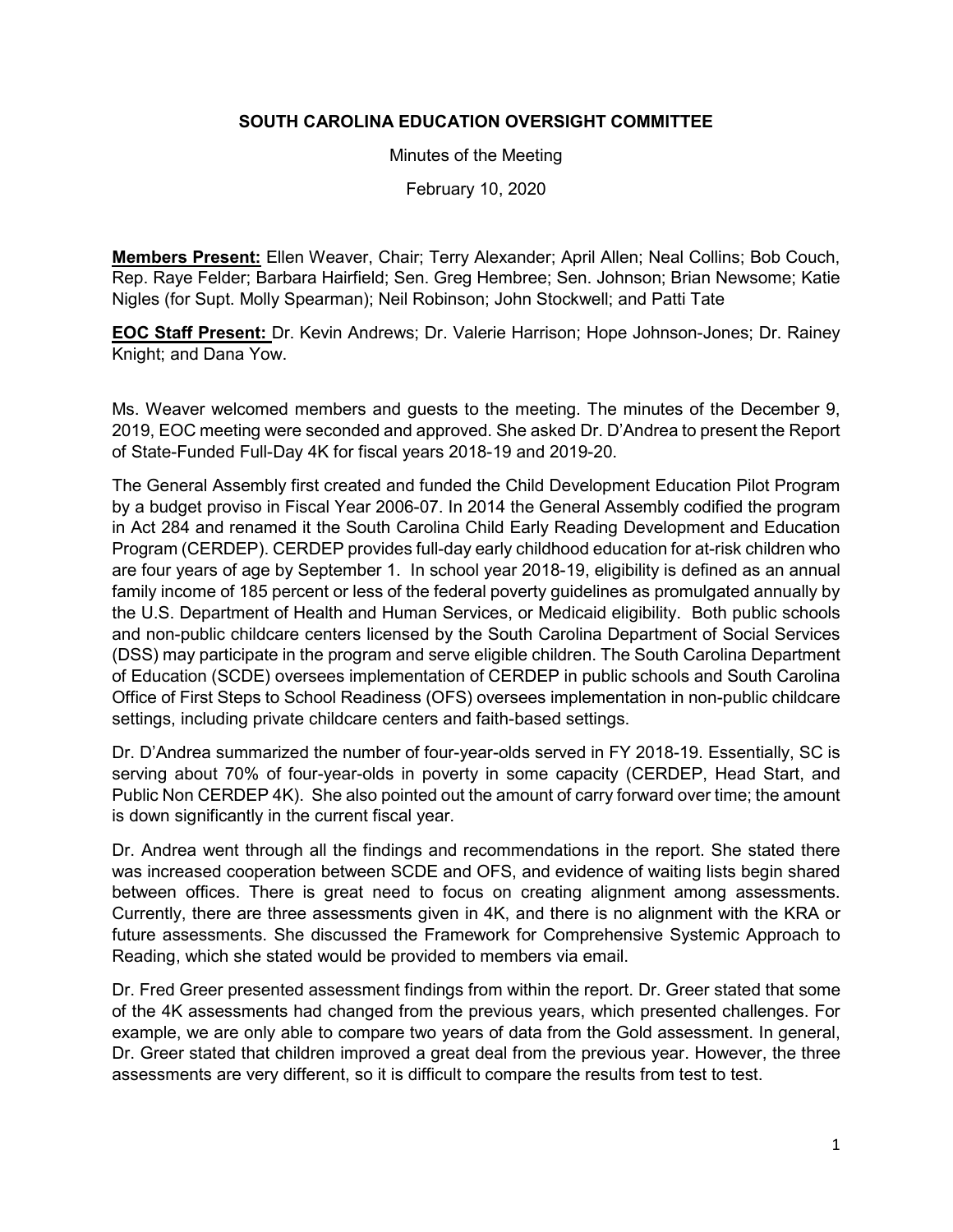Mr. Robinson asked what the negative was for requiring the same test among classrooms. Dr. Greer stated that he couldn't think of a negative, especially since there is insufficient evidence to make comparisons.

Rep. Alexander asked if we are seeing differences in inner city, rural, suburban centers and schools. Dr. Greer stated that he has not seen those differences, but he said if we defined the differences, we could look for that.

Ms. Weaver asked if most private centers are in rural areas. The data are only aggregated statewide by test. We can't disaggregate data into a small section to make comparisons at this point.

Rep. Neal Collins asked which districts use what 4K assessment. Taylor from the SCDE stated that she could pull this together.

Dr. Couch asked how we evaluate the instructional strategies for students who learn differently; this is about instruction. This still goes back to how students are taught and how that matches up with how they learn best. Dr. D'Andrea stated that this is not a focus of this report, but this is being done by the SCDE and SC First Steps.

Ms. Weaver stated that she appreciated the focus on efficiency and effectiveness and the incredible deep dive on where we are as a state. A recent Brookings Report shows a fade out approach between K4 and 3<sup>rd</sup> grade. It is accepted across the board. She asked if we are being realistic in our expectations for 4K. Dr. D'Andrea stated that there is evidence where it has worked; the Perry Preschool Project is one such exemplar. Ms. Weaver stated she would like to see more of that data reflected in our report.

Rep. Alexander stated that once children leave PreK and leave the system, there is unevenness across the system. Once they leave, where are they going?

Sen. Hembree asked Dr. Greer if there is a test he would recommend. Dr. Greer said he would need to have more time; the research hasn't been done. From the perspective of a practitioner, Dr. D'Andrea wants to know what assessment will help teachers best demonstrate growth.

The EOC approved a motion made to approve the 4K Report.

Ms. Weaver asked Ms. Yow to update the EOC on the Cyclical Review process. Ms. Yow told members that the EOC is partnering with the SCDE and the Center for Assessment to accomplish a cyclical review pursuant to Section 59-18-910. The core group, composed of 12-15 individuals, will represent educators, parents, business people, and community members. The final Accountability Framework will be available in December 2020. Dr. Sockwell wanted to know how members would be able to provide feedback. Ms. Yow said that the EOC is developing a survey which will be sent to EOC members and other constituent groups.

Ms. Weaver then called upon Ms. Jeanette Altman, the Executive Director of The Continuum in Lake City. Ms. Altman presented along with Marion Fowler, President of the Darla Moore Foundation.

The idea for The Continuum began five years ago. Today, college is eleven times more expensive than it was 35 years ago, and we hold more student debt than credit card debt. Average student debt is approx. \$35,000. The group recognized that students lack the financial resources they need. Additionally, there are 70,000 jobs that aren't filled. The team felt it was vital to create an